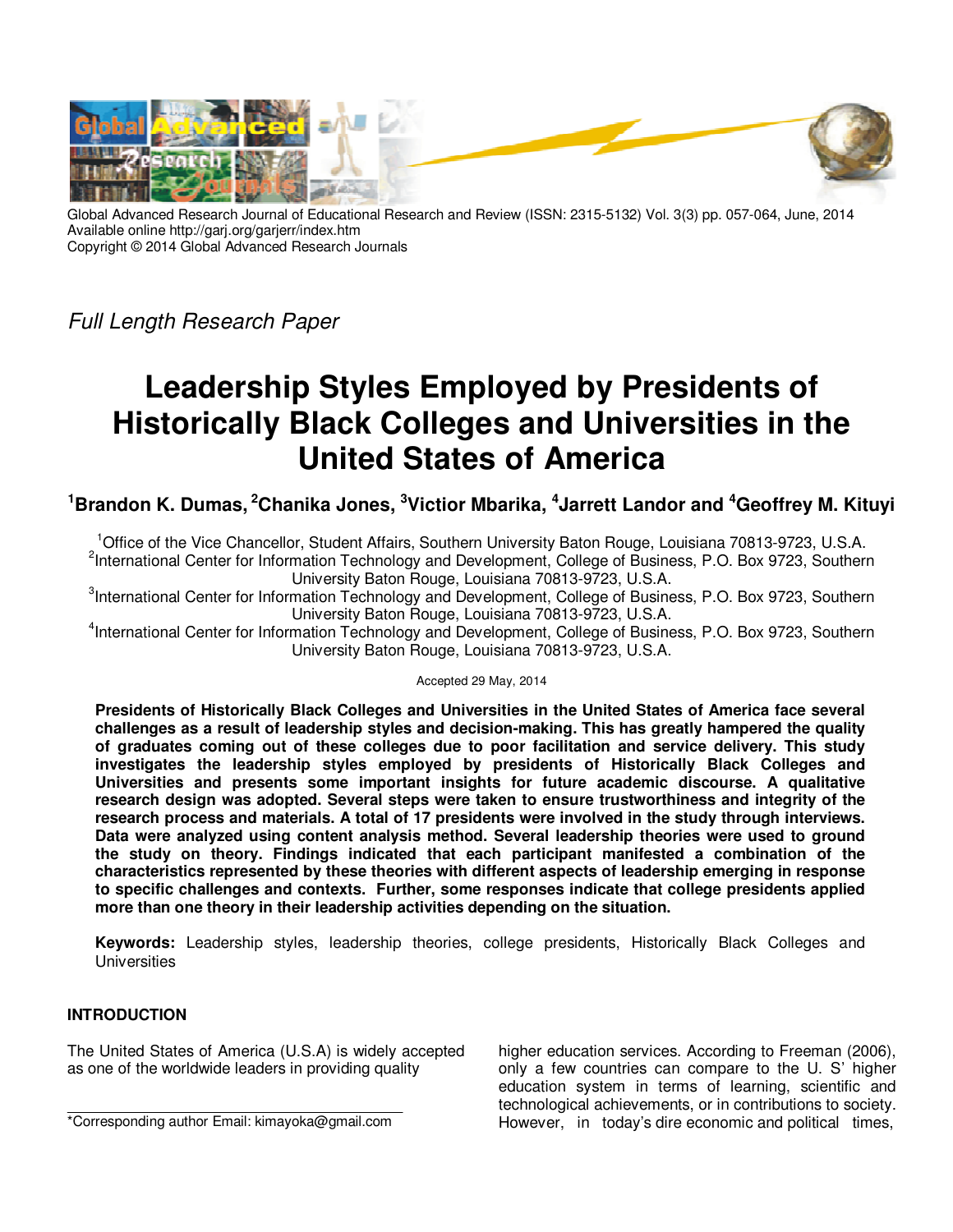higher education is faced with meeting the changing demands of society, and while the quality of U.S. higher education has never been greater, public interest in higher education has never been more intense (Freeman, 2006). Under these circumstances, U.S. colleges and universities, as major complex organizations, have simultaneously struggled to adapt to a number of environmental (internal and external) demands which have threatened their survival in many instances. In a complex environment of rapid change and globalization (Simon, 2009), university and college presidential leadership has become a more important factor in advancing the institution (Kezar and Eckez, 2008). As a result, college leaders will likely be expected to directly aid the higher education organization in meeting the uncertainty of these complex demands by implementing decision-making practices that are more strategically focused and resolutely oriented.

Presidents of Historically Black Colleges and Universities (HBCUs) in the United States of America face pretty much the same or even worse challenges that American universities face. There are issues concerning inappropriate leadership styles and decision-making practices that have greatly hampered the quality of graduates coming out of these colleges (Hall and Alfred, 2014; Maxwell, 2008).

In addition to leadership considerations, the role of public HBCUs has also become a source of confusion. Minor (2008) contends that the role of public HBCUs is a source of ambiguity in the higher education community for two key reasons. First, there is the lack of contextual understanding among the public and even some higher education professionals about the purpose of HBCUs. Secondly, HBCUs are now publicly conflicted with what they were historically and what they might become more contemporarily. These issues are further complicated with under-funding by state governments and tepid support from private donors, accreditations issues, and the inability of the HBCU to maintain adequate leadership (Ezzell and Schexnider, 2010). These challenges call for proper leadership for the HBCUs to continue offering quality education in a sustainable. This study investigates the leadership styles employed by HBCUs presidents and presents some important insights for future academic discourse.

### **REVIEW OF LITERATURE ON LEADERSHIP THEORIES AND STYLES**

Various leadership theories were examined in the literature in order to ground and understand leadership styles that HBCU presidents are applying and the salient

characteristics embedded in that may influence successful leadership of HBCUs in the United States of America as follows:

#### **Contemporary Leadership Theories**

Fundamentally, theories on leadership developed in the higher education arena are rooted in the industrial paradigm. However, Bensimon et al. (1989) explain that researchers have attempted to integrate findings in higher education literature with more general theories of leadership. Research in higher education leadership primarily focuses on many different approaches or theories and how each can be used to influence a group of individuals to achieve a common goal (Weaver, 2005). Most research has focused on the actions of leadership such as managing, motivating, compromising, planning, organizing, and other behaviors that have a high probability of resulting in desirable organizational outcomes. Nevertheless, Mangum (1993) emphasizes that college and university presidents differ in their strategies, tactics, personalities, codes of personal conduct, and in the results they leave behind them. In examination of works on leadership, Bensimon et al. (1989) grouped the literature into five primary categories which includes: (a) Trait Theory; (b) Power and Influence Theories (both transactional/social exchange and transformational/social power; (c) Behavioral Theory, including managerial roles; (d) Contingency Theory and (e) Symbolic and Cultural Theories. It is hypothesized that these theoretical frameworks provide salient insight into a leader's focus, what actions they use to carry out that focus, and how these leaders interpret the roles that affect their daily decision-making practices (Birnbaum, 1988; Lee, 1994).

#### **Trait Theory**

This framework focuses on the innate qualities of the leader; wherein, personal mastery is the key to leadership (Lee, 1994)**.** Many of the earliest inquiries into the nature of leadership centered around the notion that some individuals seem to be born with characteristics and traits which enable them to lead better than others (Slater et al., 1994; Yukl, 1994).

In the earlier part of the 20th century, this theory was known as the "Great Man Theory of Leadership" and is supported today by individuals who consider the leadership of "great men" (Iacocca, MacArthur, Kennedy, King) to have been transformational (Bass, 1990). Trait Theory tends to explain leadership in terms of physical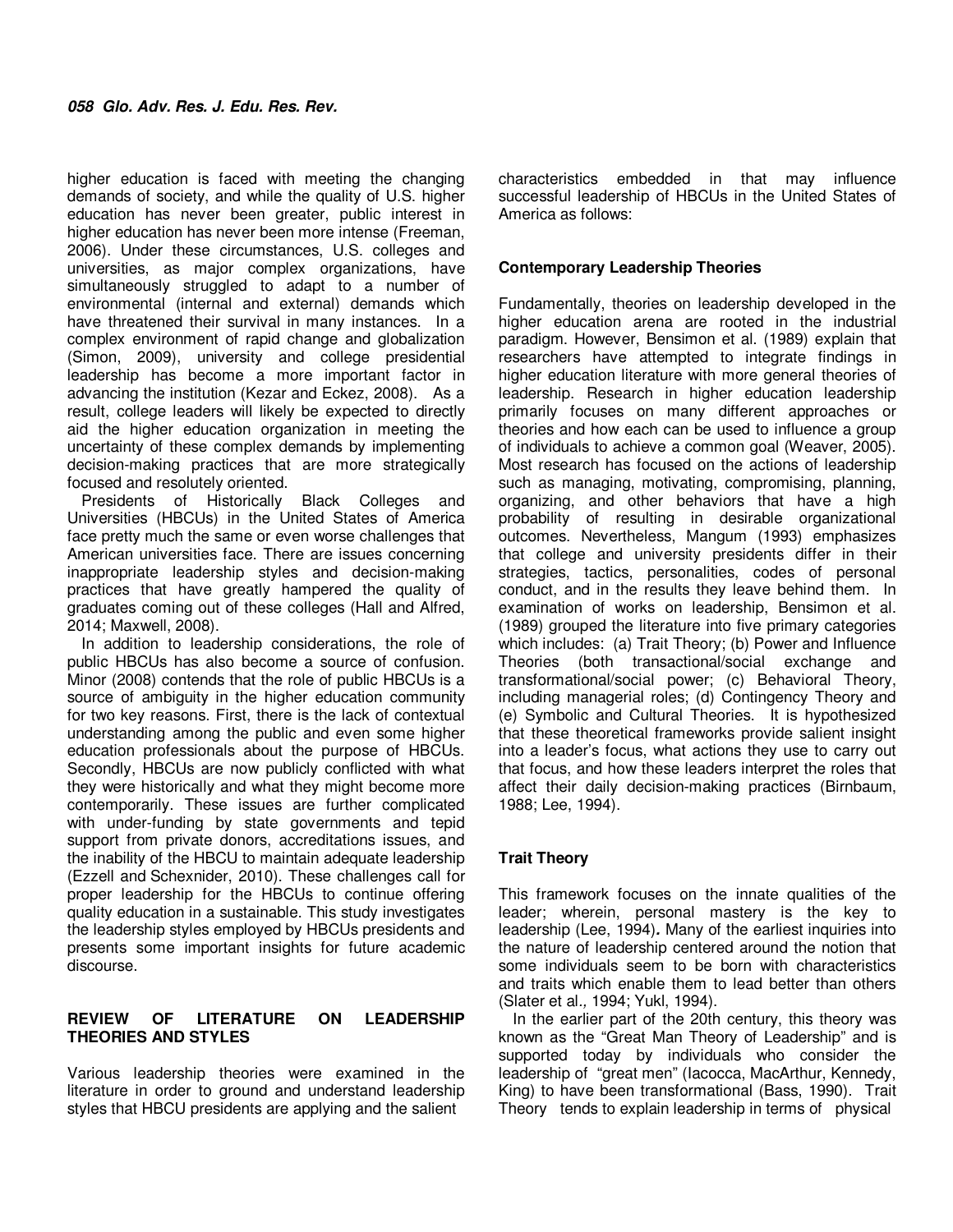characteristics, personality, social background, ability and character (Bensimon et al., 1989; Yukl, 1994). This approach further suggests that some people are more predisposed to attain and excel in leadership positions. Gerth and Mills (1953) expanded Stogdill's work and went even further to include (1) the motives of the leader; (2) the images that the selected publics hold of leaders; (3) the type of institution and atmosphere in which he or she leads; and (4) the position itself in the study of leadership.

### **Power and Influence Theory**

This framework attempts to explain the interaction of the leader and follower relationship through the amount of power attained by the leader and how that power is exercised over followers. Two major themes have been identified: (a) one-way social power and (b) two-way social exchange. The social power approach considers how leaders influence followers, and the social exchange approach discusses the give-and-take relationship between leaders and followers through which leaders are influenced as they try to influence others (Bensimon et al., 1989). From this perspective, social power is the ability to take charge and to initiate change. It is a relationship in which the more powerful person is able to obtain compliance with his or her ideas (Bass, 1990). Both power and influence theories have been extensively applied in understanding the effectiveness of leaders in academic organizations.

Power is generally regarded as the ability to influence a mental and physical change in behavior, opinions, attitudes, goals, and values. Understanding power involves distinguishing between various types of power. French and Raven (1959) identified five types of power. The types of power in reference to the source of influence include: Reward power (positional influence), where follower's willingness to do a task is based on the number and type of rewards the follower believes the leader can provide; 2) Coercive power (positional influence) where a follower does a task to avoid punishment by the leader; 3) Legitimate power (positional influence) where a follower completes a task because the follower believes that the leader has a right to make the request due to his/her position; 4) Referent power (personal influence) where a follower's willingness to complete a task is based on what the leader represents or stands for; and 5) Expert power (personal influence) where a follower completes a task because of the follower's belief that the leader has the expertise and knowledge in the area of concern to complete the task successfully (French and Raven, 1959).

#### **Behavioral Theory**

The third framework describes the day-to-day behavior of the leader, which in turn influences those around them (Bass and Stodgill, 1990). Expressing goals and motivating others to action are the main criteria of the Behavior Theory (Birnbaum, 1989). Expressing goals and motivation to action are seen through behaviors referring to the institutional goals and behavior concerned with moving people to actions in support of these goals. Managing and providing psychological support and inspiration are exhibited in behaviors that provide administrative support to achieve goals, and behavioral that provides the psychological support, which encourages, challenges, and gives a sense of achievement to the followers (Lee, 1994).

### **Contingency Theories**

In a broad sense, Contingency Theories are a class of behavioral theory which contends that there is no one best way of organizing and leading, and that an organizational/leadership style that is effective in some situations may not be successful in others. The four important ideas of this theory include (a) there is no universal or one best way to manage; (b) the design of an organization and its subsystems must fit with the environment; (c) effective organizations not only have a proper fit with the environment but also between its subsystems; (d) the needs of an organization are better satisfied when it is properly designed and the management style is appropriate both to the tasks undertaken and the nature of the work group (Fiedler, 1964).

Additionally, it should be observed that this approach to leadership focuses on the importance of situational factors that require different behaviors in order for leaders to be effective. Since what is considered effective behavior is contingent on the situation, contingency theories emphasize the importance of factors outside the organization rather than internal variables (Bensimon et al., 1989). Although the physical characteristics and personality traits of the leader are elements taken into consideration here, the chief factors include the nature of the external environment, the type of task, expectations of the followers, energy and activity levels, interpersonal competencies, presence or absence of a crisis, or any one of several other factors (Bensimon et al.; Hoy and Miskel, 1996). According to Birnbaum (1988), the essence of the Contingency Theory is that different forms of organization and administrative leadership prove to be the most effective under different conditions.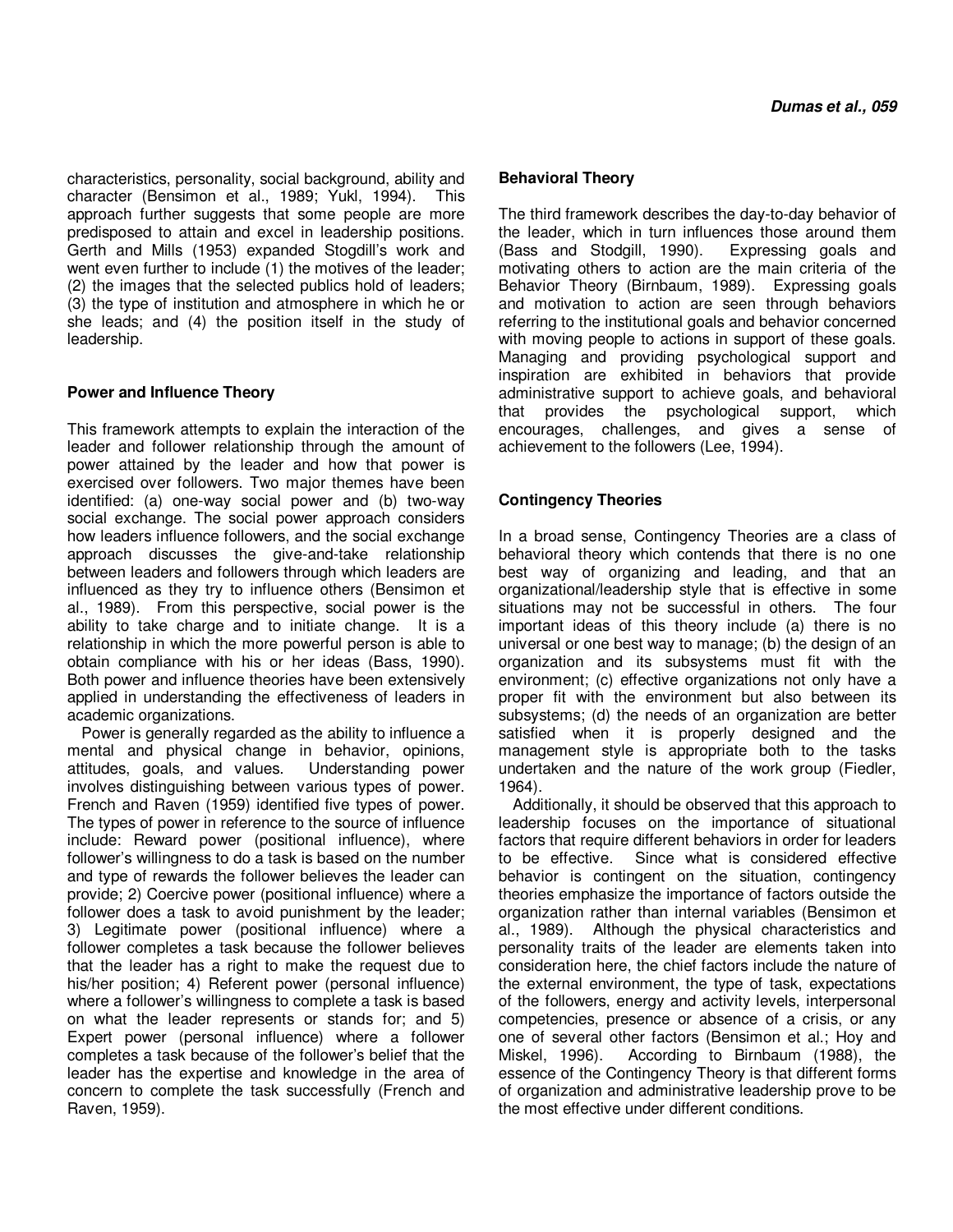Fiedler's Contingency Theory of Leadership (Fiedler, 1967) quantified the study of the leader in conjunction with the situation in which the leader is leading. This model proposes that most leaders are either task oriented or relations oriented and suggests it is important to understand the leader's personality and degree of situational control. He developed the Contingency Theory of Leadership by studying different leadership styles mostly in military contexts (Fiedler, 1971). In theory, it tries to match leaders and their leadership styles to appropriate situations. It is contingent because it suggests that a leader's effectiveness depends on how well the leader's style fits into a particular context.

#### **Symbolic and Cultural Theories**

This framework represents another shift in thinking about organizations and leadership from models that assume organizations can be described, analyzed, and improved to ones that assume organizations are created, invented and interpreted (Bensimon et al., 1989). The cultural or symbolic leader encourages followers to develop shared meanings that define the organization's culture. Leadership of this type is known as "the management theory" (Bensimon et al 1989). The study of leadership in this area is focused in three ways: (a) on heroic leaders, (b) on leaders at the highest echelons, and (c) on individuals rather than teams (Bryman, 1996). These leaders give "symbolic meaning to events that others may see as perplexing, senseless, or chaotic" (Bensimon et al., 1989, p. 46). Cultural and symbolic leadership is necessary in order to sustain and strengthen the culture that already exists as well as to implement changes (Dill, 1982; Yukl, 1994).

#### **RESEARCH DESIGN, PROCEDURE AND MATERIALS**

A qualitative research design was adopted in this study and several steps were taken to ensure trustworthiness and integrity of the research process and materials. Creswell (2005) states that the research needs to protect their research participants develop a trust with them; promote the integrity of research, guard against misconduct and impropriety that may reflect on their organization or institution, and cope with new and challenges problems. To address ethical concerns related to this research, approval of Jackson State University's Internal Review Board was obtained prior to initiating the study. In addition, each participant was provided with an informed consent form, which identified the researcher and the sponsoring institution, indicated

the purpose of the research and the benefits for participating, indentified the level and type of participant involvement, noted any risk to the participant, guaranteed confidentially, assured the participant that he/she could withdraw at anytime and also provided names of persons to contact if questions arose.

Further, to maintain respondents privacy and confidentiality, the names used in the presentation of findings hereafter, are not real names of respondents but rather nicknames assigned by the researchers.

The data were collected through interviews conducted via telephone calls. This was necessitated by the high costs of travel, given that this study covered the whole of the United States of America. Interviews were recorded and the interviews were informed of that prior to the interview.

### **Data Transcription**

Transcribing data refers to the process of listening to audio recordings of interviews and writing down what is heard verbatim (Bogdan and Biklen, 1998). Though transcription can be exhaustive, the researcher of this study transcribed each of the 17 interviews verbatim according to the guidelines. After transcription, the audio recording was compared with the written version to ensure accuracy.

# **Coding**

After transcribing the data, the researchers worked closely and intensively with the written text, analyzing it for insights into the HBCU presidents' experience and perspective as leaders and their decision-making practices regarding critical issues at their institutions. As the analysis developed, emerging codes were catalogued as they related to the interview questions, and the subsequent patterns which developed into themes. These themes represented recurring patterns of meanings, ideas, thoughts, and feelings for leadership styles and decision-making practices for internal and external institutional issues. The themes were likely to identify both something that matters to the participants (i.e. an object of concern, topic of some import) and to convey something of the meaning of that particular thing for the participants.

# **FINDINGS**

This section presents findings from primary data.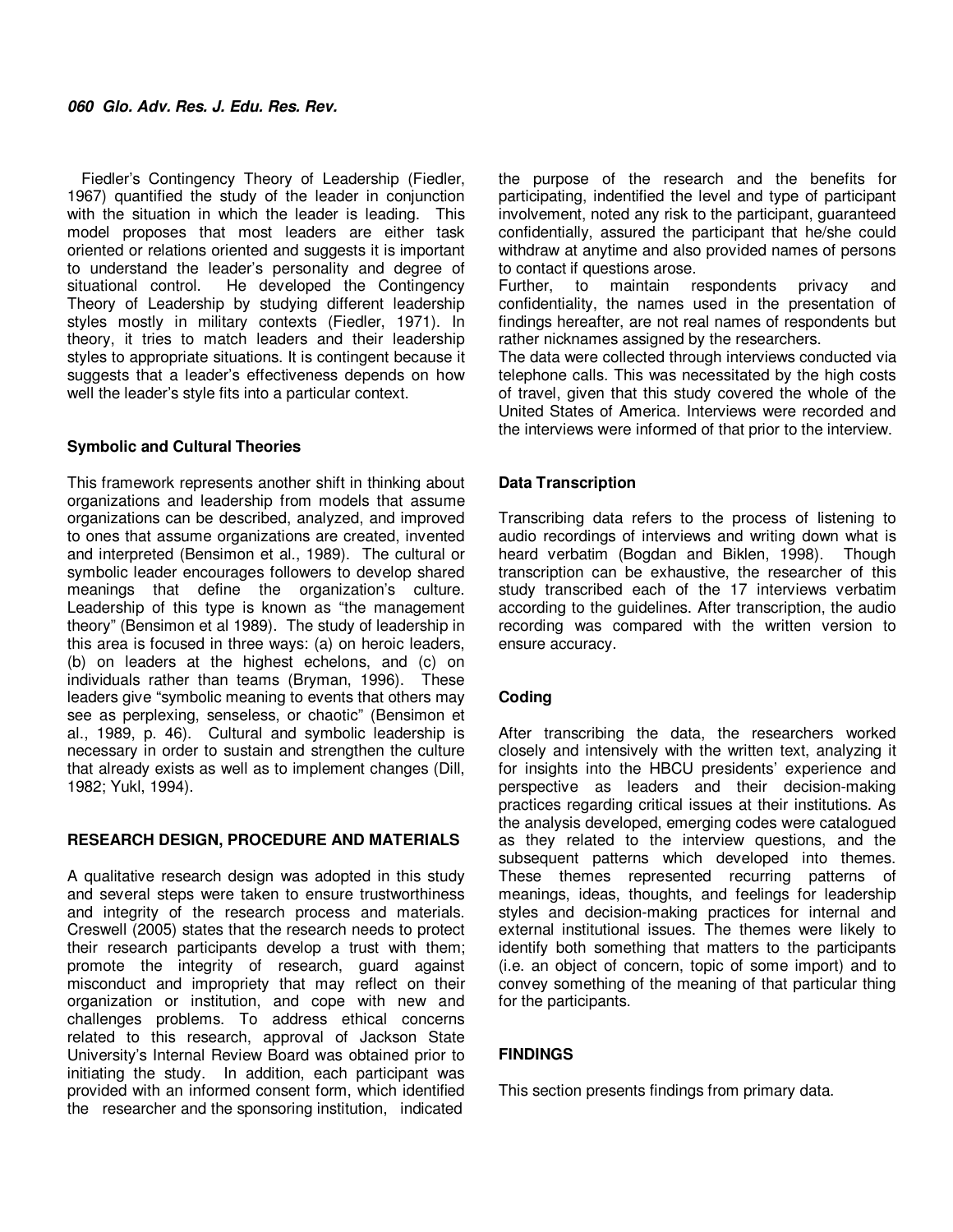**Table 1** Respondents' attributes

| Age group                 |              |        | <b>Status</b>    |                  | <b>Total</b>   |
|---------------------------|--------------|--------|------------------|------------------|----------------|
|                           |              |        | <b>Current</b>   | Former           |                |
|                           |              |        | <b>President</b> | <b>President</b> |                |
| $\overline{4}$ 1-45 years | Gender       | Male   | 2                |                  | $\overline{2}$ |
|                           | Total        |        | $\mathbf{2}$     |                  | $\mathbf{2}$   |
| 56-60 years               | Gender       | Female | $\overline{2}$   |                  | 3              |
|                           |              | Male   |                  | 0                |                |
|                           | <b>Total</b> |        | 3                | 1                | 4              |
| 61-65 years               | Gender       | Male   | 6                |                  | 7              |
|                           | <b>Total</b> |        | 6                | 1                | 7              |
| 66-70 years               | Gender       | Female |                  |                  |                |
|                           | <b>Total</b> |        |                  |                  |                |
| 71 and above years        | Gender       | Male   | 3                |                  | 3              |
|                           | <b>Total</b> |        | 3                |                  | 3              |
| Total                     | Gender       | Female | 3                |                  | 4              |
|                           |              | Male   | 12               | 1                | 13             |
|                           | <b>Total</b> |        | 15               | $\overline{2}$   | 17             |

#### **Summary of background attributes**

Data were collected and analyzed on respondents attributes in order to understand the nature and type of respondents. This data revolved around age, gender and their current employment status in the university as presidents. Table 1 shows the results.

According to results in Table 1, the first age group, 41- 45 years had 2 male respondents currently serving as presidents. The second age group, 56-60 years had 3 female respondents; 2 currently serving college presidents and 1 former college president. Age group 56- 60 years also had 1 male respondent serving as a college president. Further, age group 61-65 years had 7 respondents, all of them male. Out of the 7, 6 were currently serving presidents while 1 was a former president. Age group 66-70 years had only 1 respondent serving as a college presidents, while age group 71 and above years had 3 male respondents, all of them in active service. Thus the total number of respondents was 17, out whom, 15 were current presidents and 2 were former presidents.

#### **Contemporary Leadership Theories**

The review of literature contained an overview of five leadership theories and their relationship to decisionmaking: Trait Theory, Power and Influence Theory, Behavioral Theory, Contingency Theory, and the Symbolic and Cultural Theories. As could be expected, however, the data from this study indicated that each a combination characteristics represented by these theories with

different aspects of leadership emerging in response to specific challenges and contexts. Also, some responses could be taken as indicative of more than one theory, depending on the context in which they were situated.

For example, Trait Theory focuses on the innate qualities of the leader and attempts to explain leadership in terms of physical characteristics, personality, social background, ability and character (Bensimon et al., 1989; Yuki, 1994). The data indicated several instances in which participants described processes and practices in conformance with this notion. Charles, for example, provided additional support for this theory in his detailed discussion of the history of HBCUs. He noted that in the past the majority of HBCUs were located in small, rural communities. The president, he noted, was often the only person on campus with a terminal degree, a fact that added to his or her stature, both on campus and in the community. These presidents enjoyed inclusion in the top tier of their communities and often formed strong links with the faith-based community in support of institutional goals. However, this focus placed additional pressure on the presidential decision-making process in that these leaders were expected to make important decisions based on their own ideas and priorities, yet were held accountable by the community for the successful outcome of these decisions.

Alicia demonstrated this model of leadership and her ability to lead when she was able to achieve a fast turnaround of a dire financial situation – six years of operating deficits – within the first few months of work in her present position. "I was able to do that after the first quarter and some of the decisions I made, even though some of them were not popular, began to stabilize things." The last portion of Alicia's statement, however,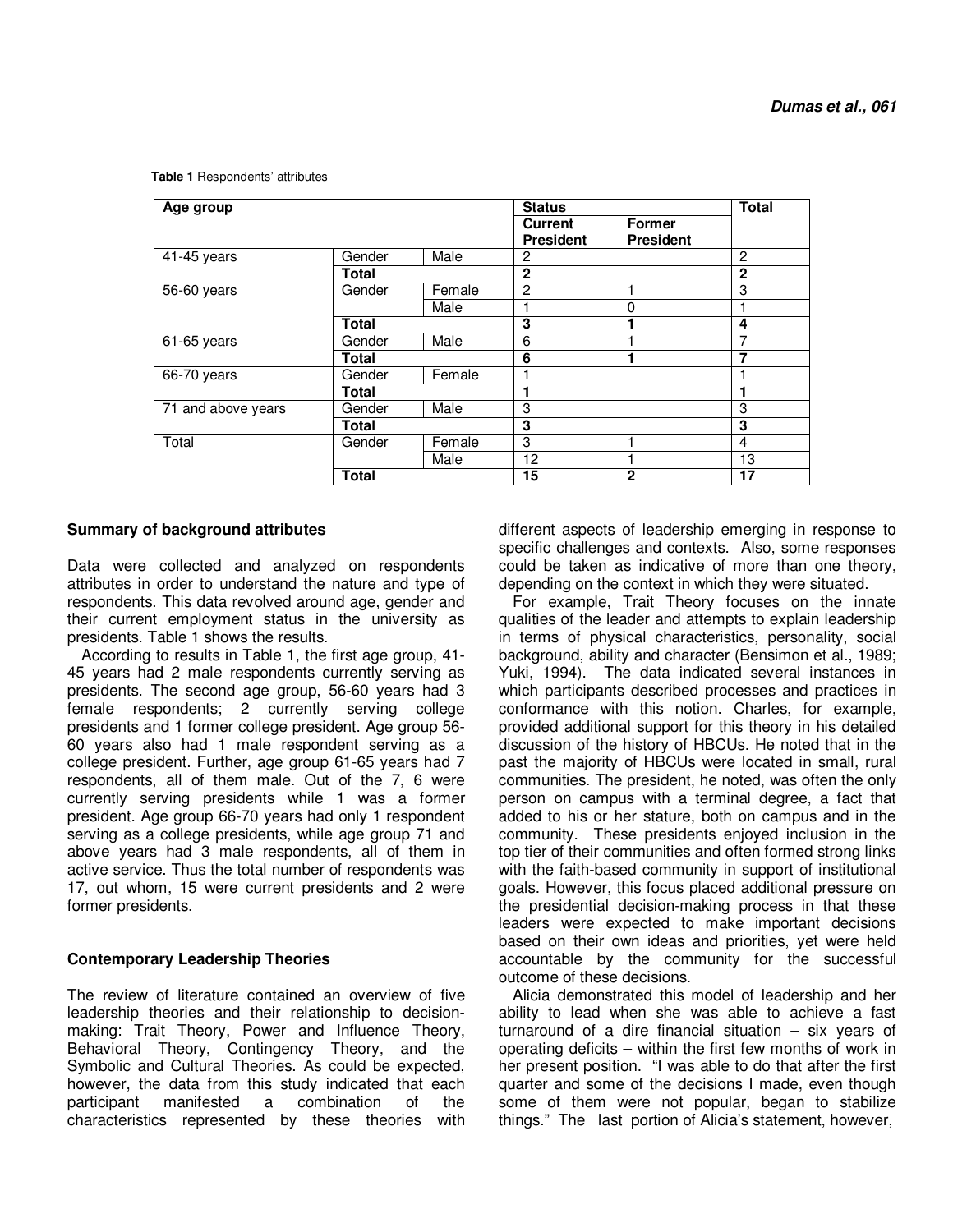also could be interpreted as an example of the Power and Influence Theory, since it indicates the possible use of coercive positional influence.

An example drawn from the data that demonstrated the participant's character was Richard's statement that "You got to be very clear on what your principles are, what are the things that you most believe in, and then you're constant despite whatever ways times change." Thoughtful analysis of this statement leads to the conclusion that Symbolic and Cultural Theories may be operative here, since this type of leader encourages followers to develop shared meanings that define the organization's culture. It also could be viewed as an example of referent or expert power.

Other instances of leaders' conformance with the Power and Influence Theory are found in the interview data of several participants. French and Raven (1959) discussed five kinds of power: reward, coercive, legitimate, referent, and expert. These researchers further categorized these types of power as either positional or personal. The types most clearly seen in the data, however, seem to be a subtle combination of more than one, and sometimes several of these at a time. Michael, for example, seemed to demonstrate coercive power when he stated "I like to drive processes and drive them hard. I have a clear sense of what it is that I want to get done, and once I make my mind up about what I'm going to do, I pursue it aggressively." While this obviously could be viewed as an exertion of coercive power, it might also reveal aspects of his inherent ability, personality, and what Lee (1994) termed personal mastery. Michael also described his style as "participatory to a certain extent, but added that "at some point I know that someone has to cut off debate and make decisions."

Isaac exemplified the use of both legitimate and expert power during his campaign to increase admissions standards at his college. Despite strong opposition, he was able to convince stakeholders and gain support for his plan by referring to admission standards outlined in the institution's 1930 catalog. "I showed them that this was not just my idea, but would in fact mark a return to the organization's historical mission." This statement also may be taken as an exercise of referent power, since it indicated what he represented or stood for, as well as the Symbolic and Cultural Theories.

The social exchange aspect of Power and Influence Theory was widely evident in the data. This notion describes a leader's ability to take charge and initiate change, and has especially been applied to understanding their effectiveness in academic settings. This could be applied to Isaac's statement above and also by the many participants who described their

leadership style as collaborative, since in each instance these presidents noted not only the importance of gaining input by creating a setting in which all stakeholders could be heard, but also the necessity of being in charge of the overall decision-making and results. Charles said "My leadership style is no excuses." Although his practices included accommodating input from faculty, students, and others, he added that "then you must make a decision. It has to be yours, one you can live with." This topic will be expanded below when interviewees' comments regarding specific institutional challenges are examined in depth.

Almost all the interviews revealed statements that could be construed as evidence of Behavioral Theory. Although Birnbaum (1989) said that expressing goals and motivating others to action are the main criteria of Behavioral Theory, another important aspect is that the leader leads by example. Paul, for example, described the salary negotiation process prior to his appointment as president. He startled the interview committee by asking for a salary of \$28,000 less than what was offered. "When people see that the leader is willing to make sacrifices they are willing to go without raises also." He added that this allowed him to give faculty and other employees bonuses of \$500 each at Christmas, which might be viewed as an example of the exercise of reward power.

Blake also gave evidence of leading by example when he stated "I have to demonstrate the leadership style from my knowledge base, my actions, to demonstrate what it's like to be a senior leader of a 21st century institution." George believed in setting high expectations and providing support for individuals to achieve their goals and objectives. "You have to tie everything back to the mission, the goals of the university, and then provide reinforcement as necessary and leadership by example." Isaac searched for a term to describe his leadership but said "I'm very active. I lead by example. It's like a player/coach; it's really that kind of model where you know there isn't any task that is too little for me to do."

Evidence of the Contingency Theory also was well documented in the data. Fielder (1967) quantified the study of the leader by proposing a model that states that leaders are either task-oriented or relations-oriented, and further suggests that an understanding of the leader's personality and degree of situational control is essential. Francine explained that "My mind thinks like a conductor, where if there's an issue over here, I focus here, and if someone needs encouragement in some other area, I'm over there." This theory focuses on the importance of situational factors that require different behaviors in order for leaders to be effective. In her collaborative leadership style, Alicia has found it necessary to adjust her position at times based on the insights gleaned from others.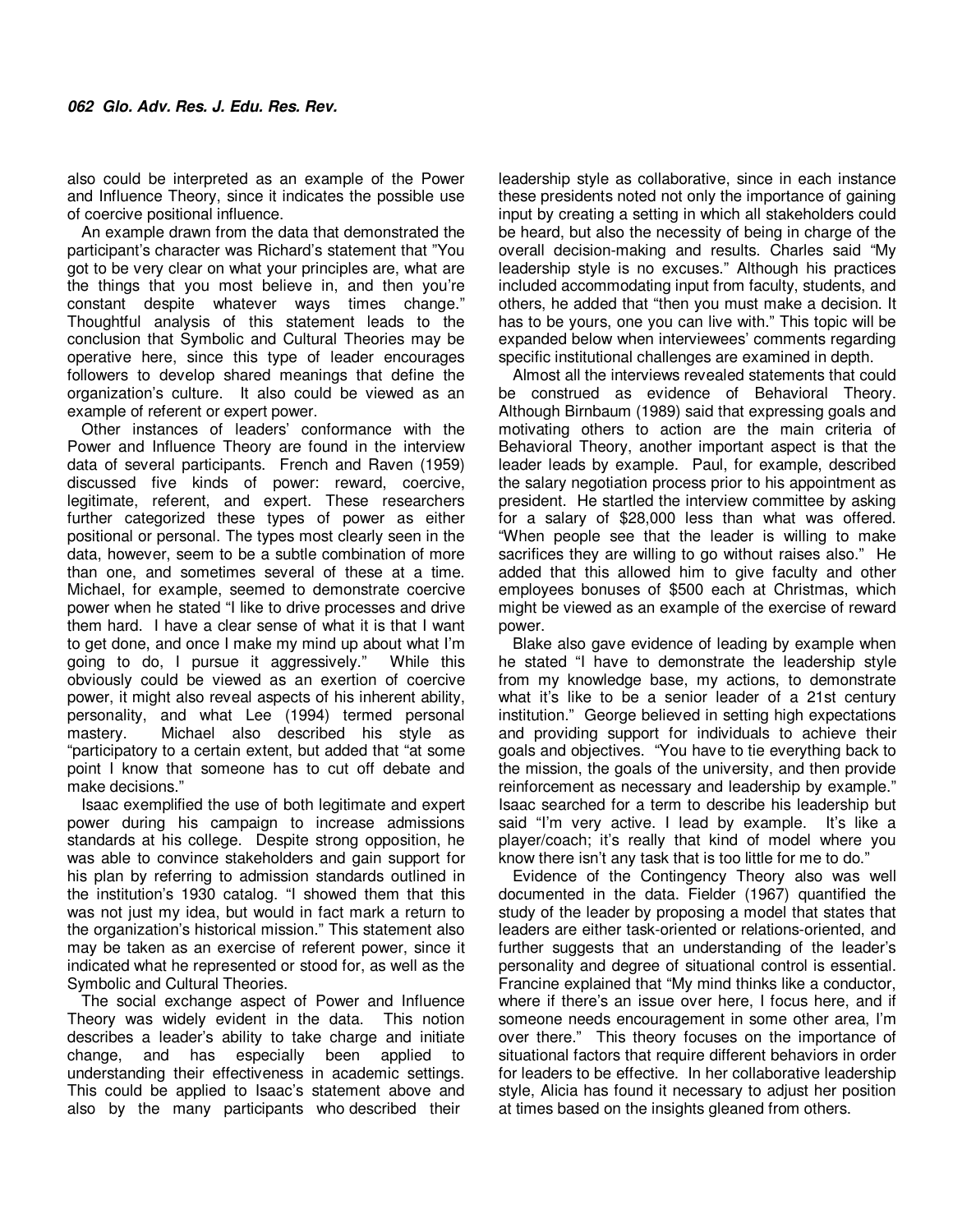Francine, however, noted a difficulty that sometimes surfaced during the process of getting ideas and buy-ins from stakeholders. "That doesn't always happen. It's a struggle to get it not to look like it's coming from the top down." James reported the necessity of flexibility in his statement "You make triage decisions relative to keeping your mission on track," and Isaac summarized Contingency Theory succinctly: "You do what you have to do to get the job done."

Symbolic and Cultural Theories have been referenced earlier in this discussion but now will be addressed here more fully. Bensimon et al. (1989) moved the focus from models that assume organizations can be described, analyzed, and improved to ones that assume they are created, invented, and interpreted. This theory maintains that leaders at the highest echelons give symbolic meaning to events that others may find confusing or senseless. Francine described her leadership style as "future oriented. It's hopefully visionary." This discussion ties in with Charles' observations about the traditional role of the HBCU president as one where the individual held a high status both on- and off-campus, and served as a symbol of the achievement available to African Americans through higher education.

Olivia framed a difficult situation with human resources in terms of culture. She explained that several individuals on her team actually have more than one job. She gave as example an assistant dean who also serves as a department chair, and a vice president in charge of administration who is responsible for financial aid, auxiliary services, plant management, and the financial life of the university. "In terms of human resources HBCUs are highly challenged," she said. When asked if she attributes this problem to finances, she replied, "No, I attribute it to culture, cultural differences where people just think that is how it's always been done."

#### **DISCUSSION OF FINDINGS**

Responses to the topic of leadership revealed the interrelatedness of this concept with other elements for the successful operation of the institution. Comparison of the data with the five categories of contemporary leadership theories (Bensimon et al., 1989) revealed more similarities than differences among presidential approaches to leadership. None of the participants seemed to fit solely within any of the theoretical frameworks. The Trait Theory rubric, for example, was inadequate to fully account for presidential leadership style, although most participants made comments that indicated the presence of ability, character, and personality described by this theory. The relationship

between these traits and institutional type (Gerth and Mills, 1953) was of special interest here, however, since this study was limited to the p Some traits of the Symbolic and Cultural Theories surfaced in the data as well, especially as related to the creation of shared meaning, and to gain buy-in. Other findings did not corroborate with those outlined by Bensimon et al. (1989); in their discussion of this management theory, the authors focused on the high-level, heroic individual rather than the team. While the admiration of the learning community for particular presidents could be inferred from the comments of certain interviewees, there was no indication in the data that personal popularity or stature was used for any purpose other than team building and moving the institution forward

Another mismatch between the literature and the interview data surfaced in regard to the concept of presidential effectiveness. Although a study of leadership by Fisher et al. (1988) found that effective college presidents were less collegial and more distant, the data from this study indicate the opposite. The authors described a hierarchical approach that they expressed in the Fisher/Tack Model, which characterized solitary decision-making and lack of attention to communication as desirable traits, and labeled representative presidents as weak. Data from this study were more in alignment with the findings of Bing and Dye (1992) who believed that hierarchical leadership was counterproductive in that it had adverse effects on the academic life of the institution. In each of the 17 interviews conducted for this study, collegiality and accessibility were evident.

#### **CONCLUSION AND RECOMMENDATIONS**

As predicted by the Symbolic and Cultural Theory of leadership presented by Bensimon et al. (1989) and Bryman (1996), three participants felt that their most important contribution was in changing the culture of the institution to one that was efficient, inclusive and confident. Desired change was often consciously set forth in detailed strategic plans. Ellen, for example, included in her strategic plan quantum leaps in the standardization and improvement of technology to better position her university in the 21st century global market. "We have moved more toward distance ed and now have a distance ed master's program, the only one in the state, in educational leadership," she said.

As a result of analysis of the data obtained from this study, it has become clear that a combination of knowledge, experience, and perspective in conjunction with individual traits informs the leadership styles and decision - making practices of participating HBCU